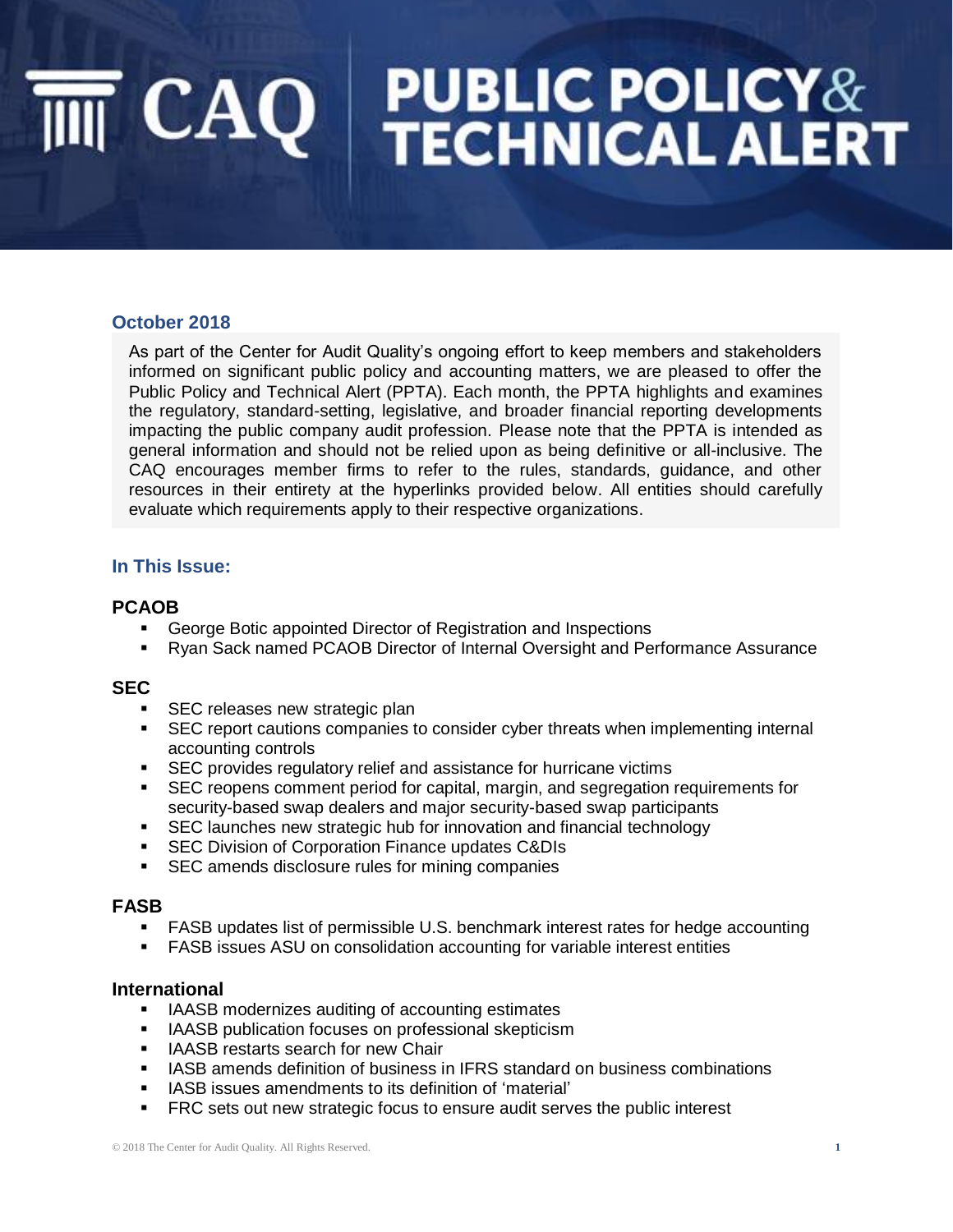# $\overline{\mathsf{init}}$   $\mathsf{CAQ}$  PUBLIC POLICY&

- FRC to examine the future of corporate reporting
- **FRC Stephen Haddrill to resign**
- CMA launches immediate review of audit sector

#### **Other Developments**

- AICPA seeks feedback on working draft of credit loss accounting issue
- New guidance addresses environmental, social, and governance-related risks

#### **CAQ**

CAQ issues new 'Profession in Focus' video

#### **Upcoming Events**

### **PCAOB**

#### **George Botic appointed Director of Registration and Inspections**

On November 1, the PCAOB announced that [George Botic](https://pcaobus.org/News/Releases/Pages/George-Botic-Named-PCAOB-Director-of-Registration-and-Inspections-.aspx?utm_source=PCAOB+Email+Subscriptions&utm_campaign=eab422b95e-EMAIL_CAMPAIGN_2018_0820_COPY_02&utm_medium=email&utm_term=0_c97e2ba223-eab422b95e-125369773) has been named the Director of the Division of Registration and Inspections. Since May 2018, Mr. Botic has served as acting Director, with responsibility for carrying out the PCAOB's mission of investor protection through its statutory requirements to register and inspect domestic and foreign accounting firms that audit public companies or broker-dealers.

Prior to his role as acting Director, Mr. Botic served as Director of International Affairs, overseeing the PCAOB's negotiations and relationships with foreign audit regulators and governments.

#### **Ryan Sack named Director of Internal Oversight and Performance Assurance**

The PCAOB on October 9 announced that [Ryan Sack](https://pcaobus.org/News/Releases/Pages/Ryan-Sack-named-PCAOB-IOPA-Director.aspx) has been named Director of the Office of Internal Oversight and Performance Assurance. In that role, he will provide internal examination of the programs and operations of the PCAOB to help ensure the internal integrity, efficiency, and effectiveness of those programs and operations.

Sack has more than 20 years of internal audit and assurance leadership experience with major publicly-traded corporations. Most recently, he was vice president of internal audit at Orbital ATK, where he oversaw governance, risk, and control assessments during a period of rapid transformation resulting from a corporate merger.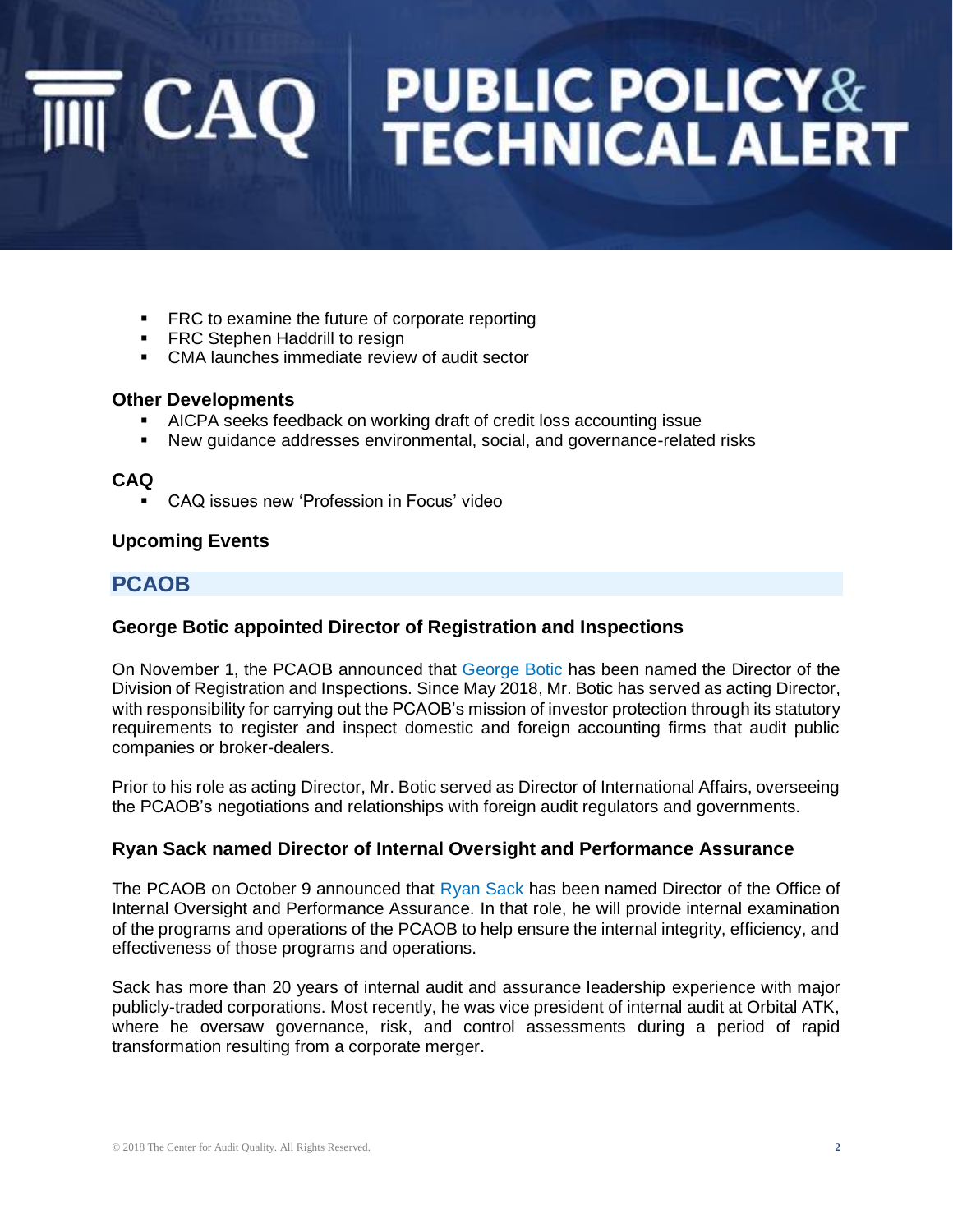### **SEC**

#### **SEC releases new strategic plan**

The SEC on October 11 released a [new strategic plan for fiscal years 2018-2022.](https://www.sec.gov/files/SEC_Strategic_Plan_FY18-FY22_FINAL.pdf) The new plan's three goals reflect the SEC's commitment to its longstanding mission while leveraging the opportunities and addressing the challenges that come from fast-evolving markets, products and services. The new plan's three goals are for the SEC to:

- Focus on the long-term interests of Main Street investors. The SEC will strive to better understand how a wider range of investors participate in the capital markets and how to reach them while tailoring policy initiatives with retail investors in mind. Initiatives under this goal will include modernizing disclosure and expanding investor choice.
- Recognize significant developments and trends in the evolving capital markets and adjust efforts to ensure it is effectively allocating resources. Under this goal, the SEC will embrace innovation by analyzing market developments, evaluating existing rules and procedures, understanding the continually changing cyber-landscape and ensuring the appropriate resources are dedicated to each area.
- Elevate its performance by enhancing its analytical capabilities and human capital development. The SEC will invest in data and technology to leverage the experience, knowledge, creativity, leadership and teamwork of the SEC's staff and its leaders. The agency also is committed to recruiting and retaining a diverse workforce with a wide range of skills and expertise.

#### **SEC report cautions companies to consider cyber threats when implementing internal accounting controls**

On October 16, the SEC issued an [investigative report](https://www.sec.gov/litigation/investreport/34-84429.pdf) cautioning that public companies should consider cyber threats when implementing internal accounting controls. The report is based on the SEC Enforcement Division's investigations of nine public companies that fell victim to cyber fraud.

The SEC's investigations focused on "business email compromises" in which perpetrators posed as company executives or vendors and used emails to dupe company personnel into sending large sums to bank accounts controlled by the perpetrators. The companies, which each had securities listed on a national stock exchange, covered a range of sectors, including technology, machinery, real estate, energy, financial, and consumer goods. Public issuers subject to the internal accounting controls requirements of Section 13(b)(2)(B)(i) and (iii) of the Securities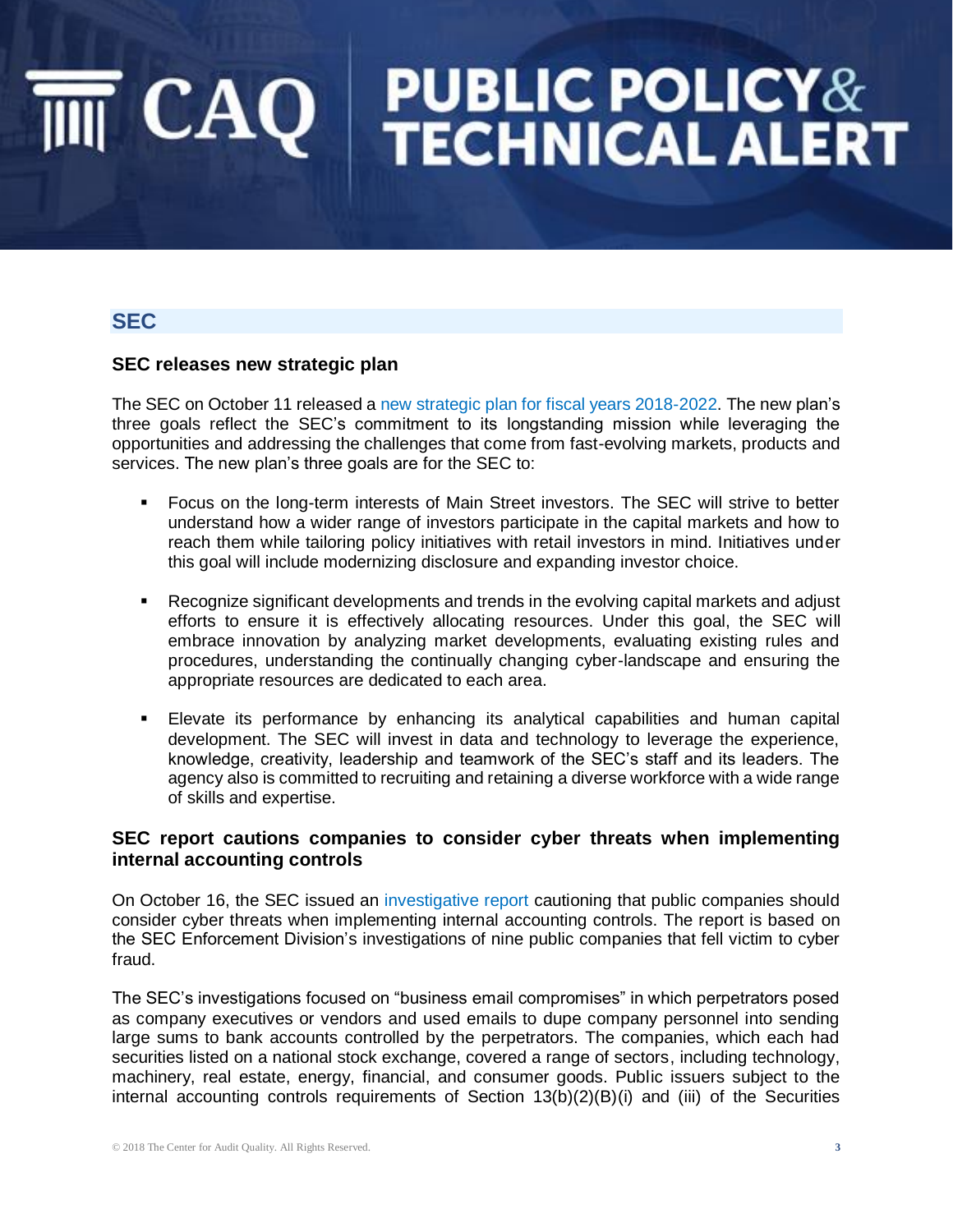Exchange Act of 1934 must calibrate their internal accounting controls to the current risk environment and assess and adjust policies and procedures accordingly.

Stephanie Avakian, Co-Director of the SEC's Enforcement Division, said in a [statement,](https://www.sec.gov/news/press-release/2018-236) "In light of the facts and circumstances, we did not charge the nine companies we investigated, but our report emphasizes that all public companies have obligations to maintain sufficient internal accounting controls and should consider cyber threats when fulfilling those obligations."

#### **SEC provides regulatory relief and assistance for hurricane victims**

The SEC on October 16 announced [regulatory relief](https://www.sec.gov/news/press-release/2018-237) to publicly traded companies, investment companies, accountants, transfer agents, municipal advisors, and others affected by Hurricane Michael.

To address compliance issues caused by Hurricane Michael, the SEC [issued an order](http://www.sec.gov/rules/other/2018/34-84440.pdf) that conditionally exempts affected persons from certain requirements of the federal securities laws for periods following the weather event. The SEC also adopted [interim final temporary rules](http://www.sec.gov/rules/interim/2018/33-10567.pdf) that extend the filing deadlines for specified reports and forms that companies must file pursuant to Regulation Crowdfunding and Regulation A.

#### **SEC reopens comment period for capital, margin, and segregation requirements for security-based swap dealers and major security-based swap participants**

The SEC on October 11 voted to re-open the comment period and request additional comment on the [proposed rules and amendments](https://www.sec.gov/rules/proposed/2018/34-84409.pdf) for capital, margin, and segregation requirements for security-based swap dealers and major security-based swap participants and capital requirements for broker-dealers. The aim is to provide interested parties with an opportunity to submit comments that take into account regulatory and market developments since the publication of the proposals in 2012 and 2013.

The deadline for submitting comments is November 19, 2018*.*

#### **SEC launches new strategic hub for innovation and financial technology**

The SEC on October 18 launched the [Strategic Hub for Innovation and Financial Technology](https://www.sec.gov/news/press-release/2018-240) [\(FinHub\)](https://www.sec.gov/finhub). The FinHub will serve as a resource for public engagement on the SEC's FinTechrelated issues and initiatives, such as distributed ledger technology (including digital assets), automated investment advice, digital marketplace financing, and artificial intelligence/machine learning. The FinHub also replaces and builds on the work of several internal working groups at the SEC that have focused on similar issues.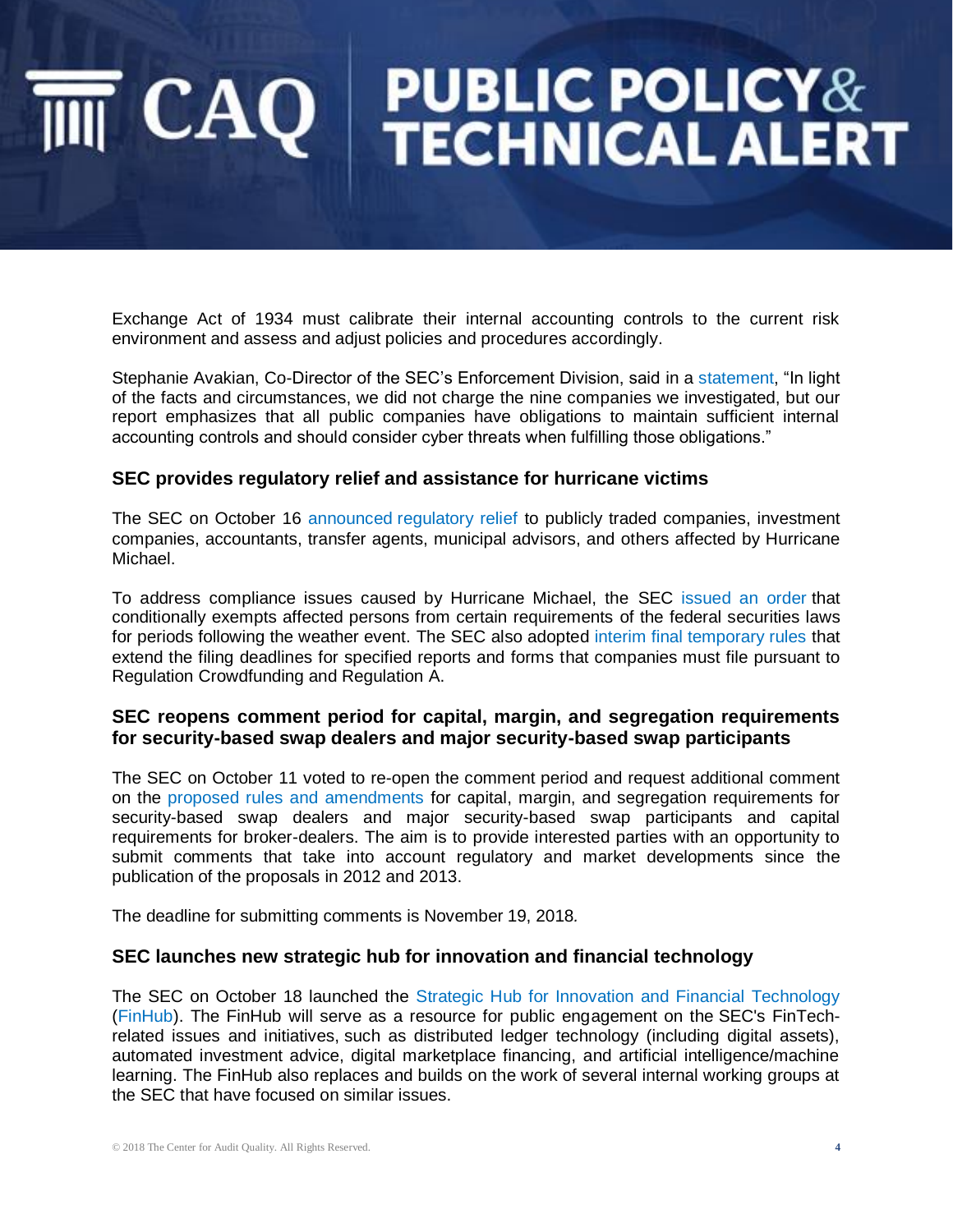The FinHub will be led by Valerie A. Szczepanik, Senior Advisor for Digital Assets and Innovation and Associate Director in the Division of Corporation Finance and staffed by representatives from the SEC's divisions and offices who have expertise and involvement in FinTech-related issues.

#### **SEC Division of Corporation Finance updates C&DIs**

The SEC's Division of Corporation Finance updated the following Compliance and Disclosure Interpretations (C&DIs):

- **Exchange Act Forms** 
	- o Section 105. Form 10-Q
		- [Question 105.09](https://www.sec.gov/divisions/corpfin/guidance/exchangeactforms-interps.htm) (Updated 10/4/18)
- **Cross-Border Exemptions**
	- o [Sections 100-105](https://www.sec.gov/corpfin/cross-border-exemptions-cdi) (Updated 10/17/18)

#### **SEC amends disclosure rules for mining companies**

The SEC on October 31 adopted new rule amendments to modernize disclosures by mining companies. According to the [press release,](https://www.sec.gov/news/press-release/2018-248) the amendments "will provide investors with a more comprehensive understanding of a registrant's mining properties, which should help them make more informed investment decisions. The amendments also will more closely align the SEC's disclosure requirements and policies for mining properties with current industry and global regulatory practices and standards."

#### **FASB**

#### **FASB updates list of permissible U.S. benchmark interest rates for hedge accounting**

The FASB on October 25 issued [Accounting Standards Update \(ASU\) 2018-16,](https://www.fasb.org/jsp/FASB/Document_C/DocumentPage?cid=1176171492980&acceptedDisclaimer=true) *Derivatives and [Hedging \(Topic 815\): Inclusion of the Secured Overnight Financing Rate \(SOFR\) Overnight](https://www.fasb.org/jsp/FASB/Document_C/DocumentPage?cid=1176171492980&acceptedDisclaimer=true) Index [Swap \(OIS\) Rate as a Benchmark Interest Rate for Hedge Accounting Purposes](https://www.fasb.org/jsp/FASB/Document_C/DocumentPage?cid=1176171492980&acceptedDisclaimer=true)*. The ASU provides guidance on the risks associated with financial assets or liabilities that are permitted to be hedged. Among those risks is the risk of changes in fair values or cash flows of existing or forecasted issuances or purchases of fixed-rate financial assets or liabilities attributable to the designated benchmark interest rate (referred to as interest rate risk).

The ASU adds the OIS rate based on the SOFR as a U.S. benchmark interest rate to facilitate the London Interbank Offered Rate -to-SOFR transition and provide sufficient lead time for entities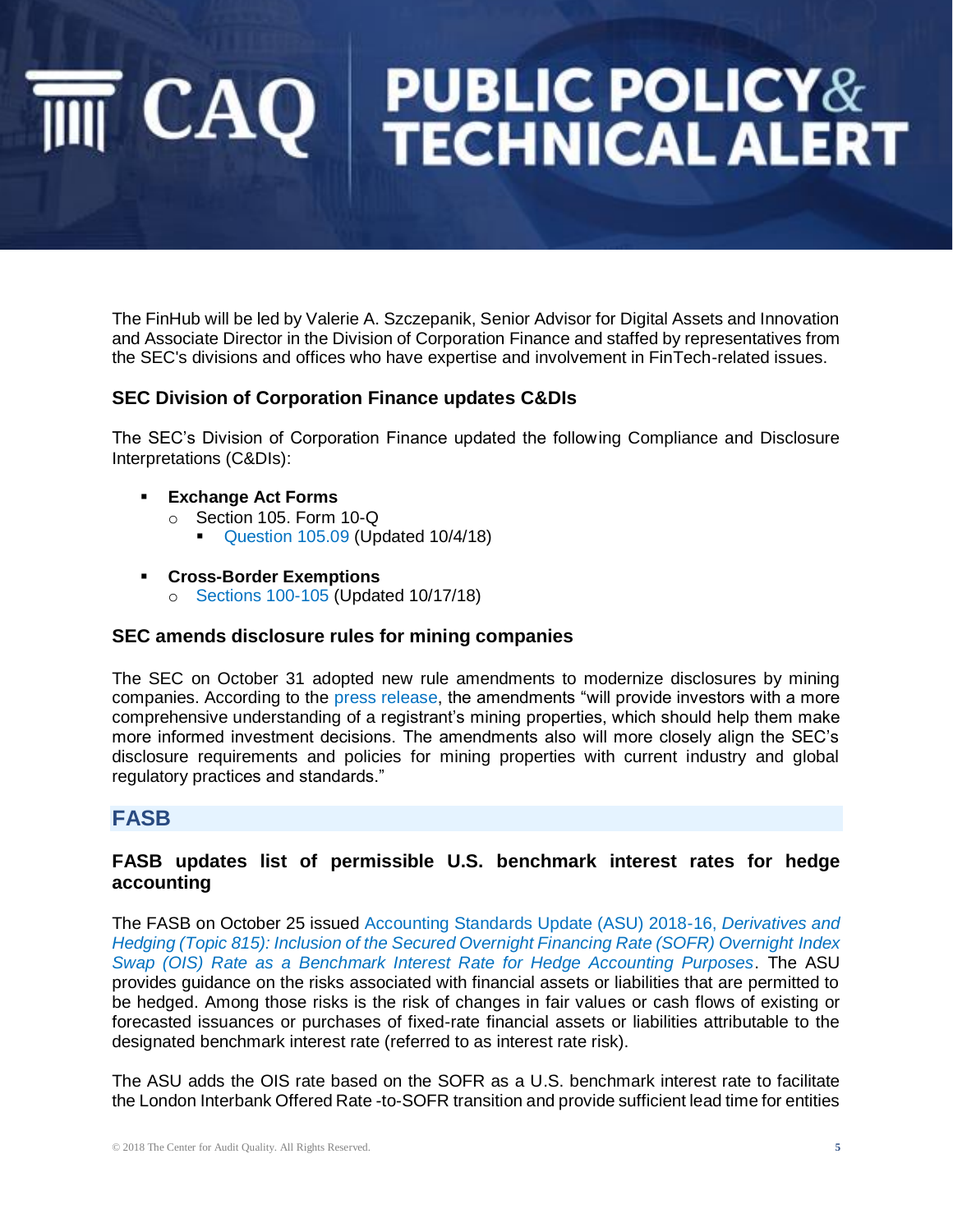to prepare for changes to interest rate risk hedging strategies for both risk management and hedge accounting purposes.

The ASU will be effective concurrently with ASU 2017-12, *Topic 815: Targeted Improvements to Accounting for Hedging Activities*. For public companies that already have adopted ASU 2017- 12, the new amendments are effective for fiscal years beginning after December 15, 2018, and interim periods within those fiscal years. For all other companies and organizations that already have adopted ASU 2017-12, the new amendments are effective for fiscal years beginning after December 15, 2019, and interim periods within those fiscal years. Early adoption is permitted in any interim period upon issuance of this ASU if a company or organization already has adopted ASU 2017-12.

#### **FASB issues ASU on consolidation accounting for variable interest entities**

On October 31, the FASB issued [ASU No. 2018-17, Consolidation \(Topic 810\) –](http://caq.informz.net/z/cjUucD9taT04MDY4MjM5JnA9MSZ1PTExMDIzNzM0MzImbGk9NTk5NTE0ODM/index.html) Targeted [Improvements to Related Party Guidance for Variable Interest Entities.](http://caq.informz.net/z/cjUucD9taT04MDY4MjM5JnA9MSZ1PTExMDIzNzM0MzImbGk9NTk5NTE0ODM/index.html) The new guidance supersedes the private company alternative for common control leasing arrangements issued in 2014 and expands it to all qualifying common control arrangements.

Under the new standard, a private company could make an accounting policy election to not apply variable interest entity guidance to legal entities under common control (including common control leasing arrangements) when certain criteria are met. Additionally, a private company electing the alternative is required to provide detailed disclosures about its involvement with, and exposure to, the legal entity under common control. The standard also amends the guidance for determining whether a decision-making fee is a variable interest.

#### **International**

#### **IAASB modernizes auditing of accounting estimates**

The IAASB on October 3 released the revised standard, ISA 540 (Revised), *[Auditing Accounting](http://www.ifac.org/publications-resources/isa-540-revised-auditing-accounting-estimates-and-related-disclosures)  [Estimates and Related Disclosures](http://www.ifac.org/publications-resources/isa-540-revised-auditing-accounting-estimates-and-related-disclosures)* (ISA 540 (Revised)), to respond to the rapidly evolving business environment. The revision ensures that the standard continues to keep pace with the changing market and fosters a more independent and challenging skeptical mindset in auditors.

Significant revisions include:

**•** An enhanced risk assessment that requires auditors to consider complexity, subjectivity and other inherent risk factors in addition to estimation uncertainty.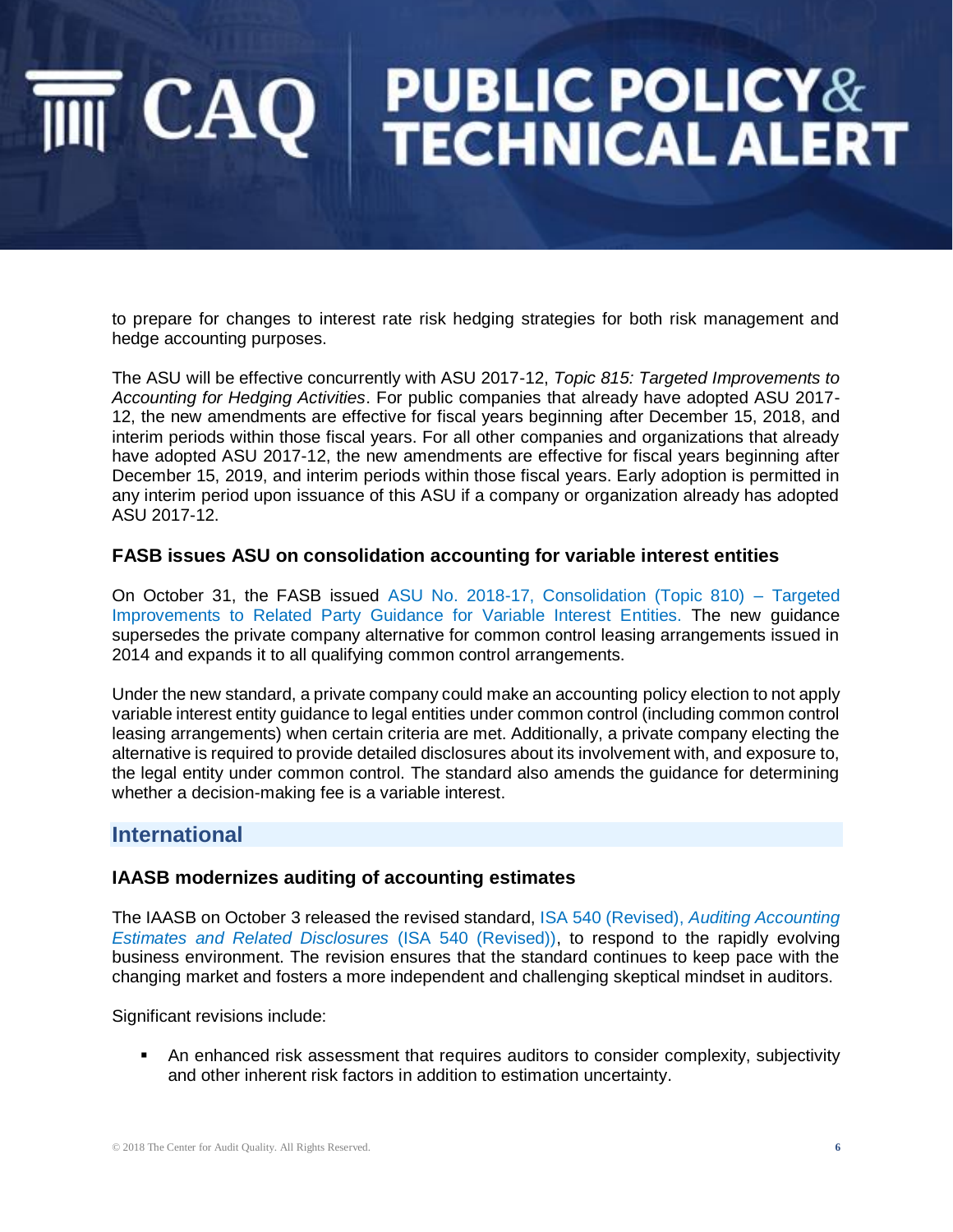- A closer link between the enhanced risk assessment and the methods, data and assumptions used in making accounting estimates, including the use of complex models.
- **•** Specific material to show how the standard is scalable to all types of accounting estimates.
- **Emphasis on the importance of applying appropriate professional skepticism when** auditing accounting estimates to foster a more independent and challenging skeptical mindset in auditors.

ISA 540 (Revised) becomes effective for financial statement audits for periods beginning on or after December 15, 2019.

### **IAASB publication focuses on professional skepticism**

The IAASB on October 12 published *[Professional Skepticism Lies at the Heart of a Quality Audit](http://www.ifac.org/publications-resources/professional-skepticism-lies-heart-quality-audit)*. The publication provides an update on the IAASB's efforts to appropriately reflect professional skepticism in its recently-issued, and soon-to-be-issued, standards and exposure drafts. It also includes other relevant news and information, and recent activities of the IESBA and IAESB, related to professional skepticism.

#### **IAASB restarts search for new Chair**

The IAASB on October 26 [announced](http://www.ifac.org/news-events/2018-10/search-influential-leader-chair-iaasb-restart) that the Interim Nominating Committee will restart its search for a Chair after Martin Baumann withdrew for personal reasons. Baumann was due to take up the position on January 1, 2019. Prof. Arnold Schilder, whose term as IAASB Chair is scheduled to conclude at the end of 2018, has agreed to stay on through early 2019, as necessary, to ensure a smooth transition to a new Chair.

#### **IASB amends definition of business in IFRS standard on business combinations**

The IASB on October 22 issued [narrow-scope amendments](https://www.ifrs.org/news-and-events/2018/10/iasb-amends-definition-of-business-in-ifrs-standard-on-business-combinations/) to IFRS 3, *Business Combinations*, to improve the definition of a business. The amended definition emphasizes that the output of a business is to provide goods and services to customers, whereas the previous definition focused on returns in the form of dividends, lower costs or other economic benefits to investors and others. In addition to amending the wording of the definition, the IASB has provided supplementary guidance.

Companies are required to apply the amended definition of a business to acquisitions that occur on or after January 1, 2020. Earlier application is permitted.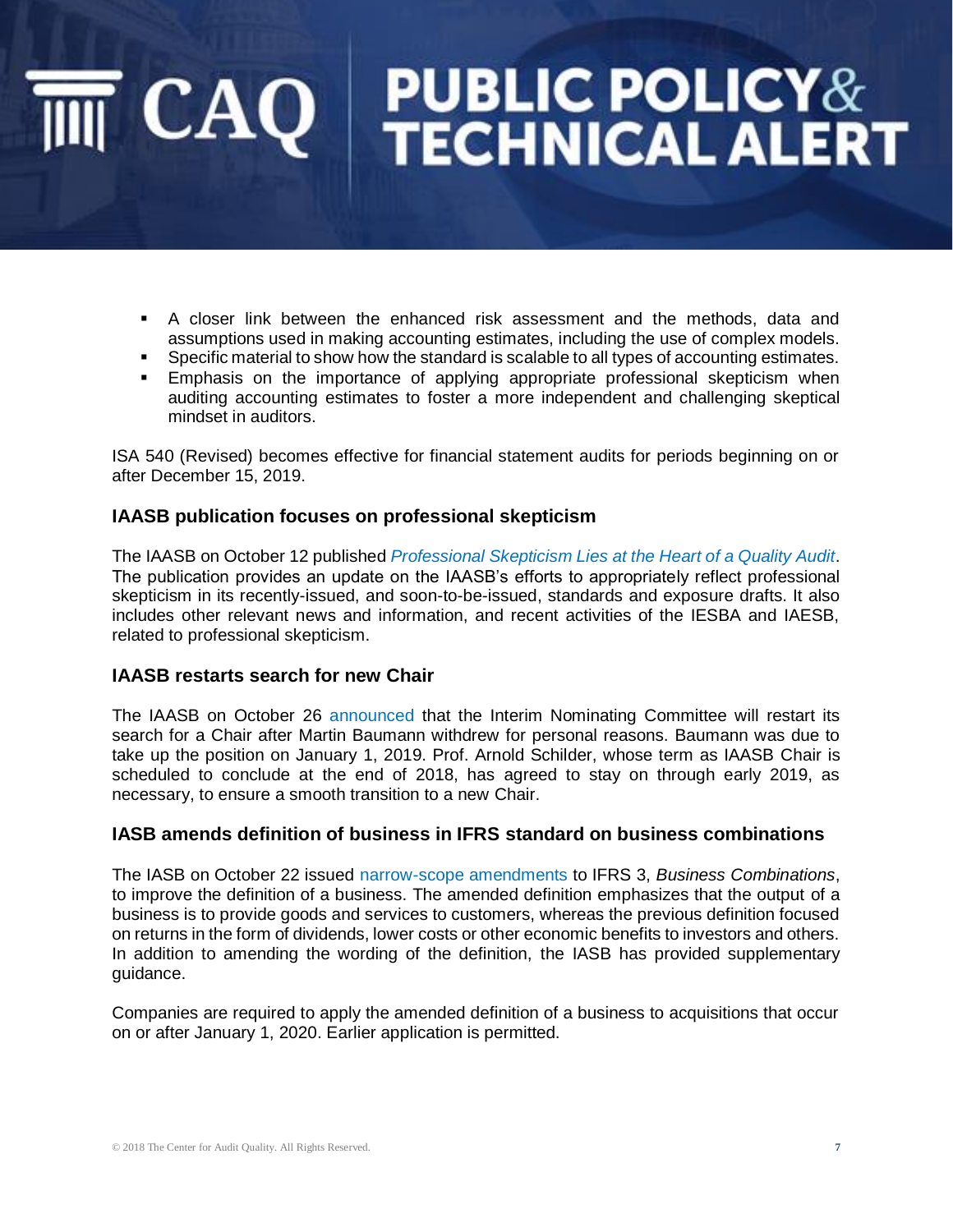#### **IASB issues amendments to its definition of 'material'**

On October 31, the IASB [issued amendments to its definition of material.](https://www.ifrs.org/news-and-events/2018/10/iasb-clarifies-its-definition-of-material/) According to the IASB, the amendments are intended to make it easier for companies to make materiality judgements. The updated definition amends IAS 1, *Presentation of Financial Statements*, and IAS 8, *Accounting Policies, Changes in Accounting Estimates and Errors*. The amendments clarify the definition of material and how it should be applied by including in the definition guidance that until now has featured elsewhere in IFRS standards. In addition, the explanations accompanying the definition have been improved. Finally, the amendments ensure that the definition of material is consistent across all IFRS standards.

#### **FRC sets out new strategic focus to ensure audit serves the public interest**

The U.K. Financial Reporting Council (FRC) on October 8 announced a strategic program, [Developments in Audit,](https://www.frc.org.uk/getattachment/5e1ac2d1-f58c-48bc-bb91-1f4a189df18b/Developments-in-Audit-2018.pdf) to help ensure audit better serves the public interest. The program encompasses work on auditor independence, audit quality, the future needs of investors, and corporate viability. It highlights key themes and issues and provides a robust evidence base to allow for an informed debate about the future of audit.

The themes include:

- **■** *Independence*. The FRC will test the effectiveness of the rules on independence. The review will include determining whether further actions are needed to prevent auditor independence being compromised, including whether all consulting work for bodies they audit should be banned.
- *Viability*. The FRC will develop proposals to strengthen requirements on auditors when considering whether an organization is a going concern. This includes whether the responsibilities of auditors in assessing companies' statements on their longer-term viability should be enhanced and whether auditors should report publicly on their views of the realism of assessments made by companies.
- *Investor Needs*. The FRC is undertaking a review of the work auditors do on the front half of the annual report to assess whether auditors are undertaking enough work to conclude it is not materially misstated. The FRC shortly will launch a major review of stakeholders' needs for information in corporate reports and will consider to what extent such information needs to be assured.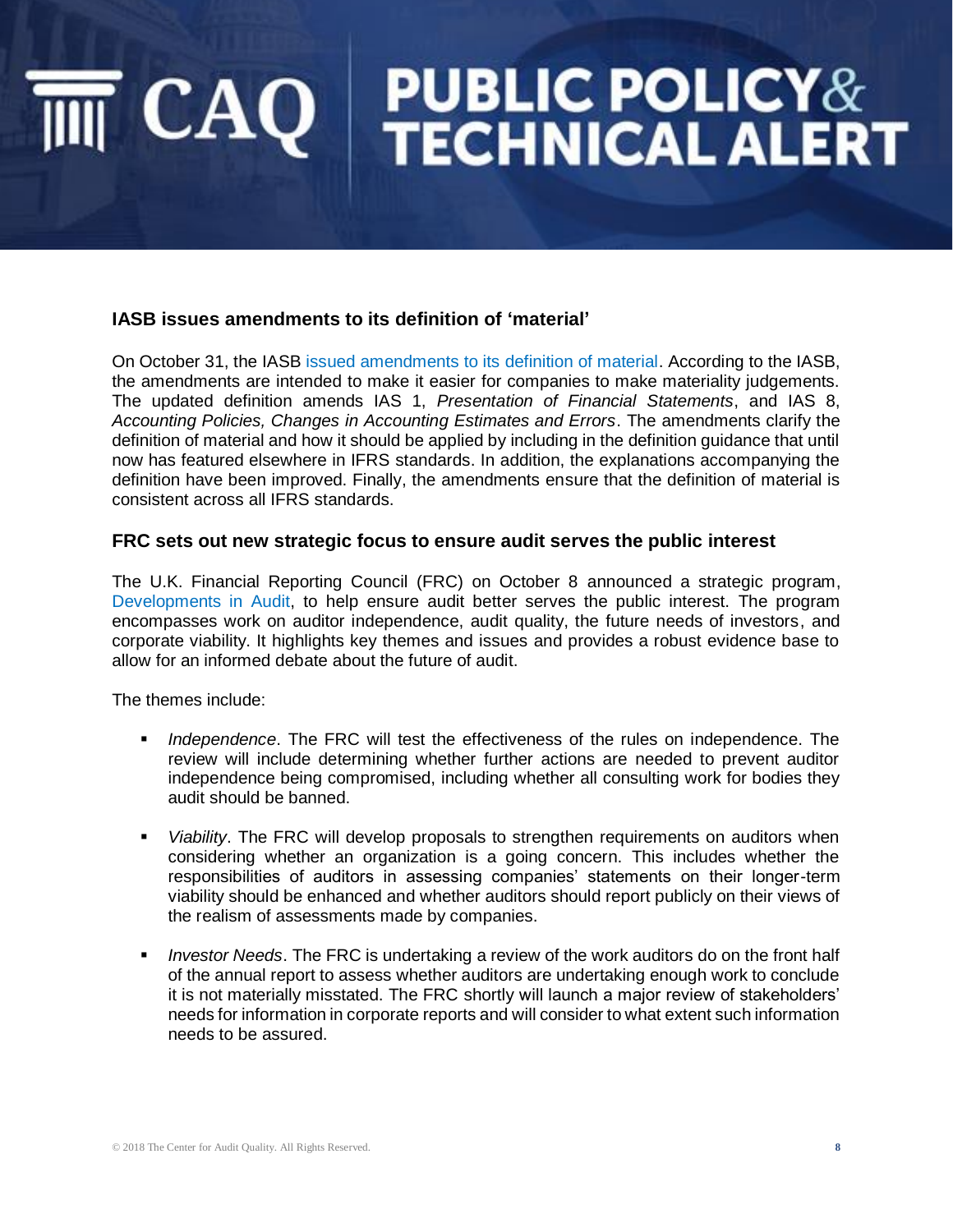# $\overline{\mathsf{m}}$   $\mathsf{CAQ}$  PUBLIC POLICY&

▪ *Audit Quality*. The FRC has adopted an enhanced program of audit firm monitoring. It has also strengthened its enforcement capacity so that it can conclude cases more quickly and revised its sanctions framework to levy penalties that reflect the gravity of the issue.

#### **FRC to examine the future of corporate reporting**

The FRC on October 30 launched a [project to challenge existing thinking about corporate](https://www.frc.org.uk/news/october-2018/frc-to-examine-the-future-of-corporate-reporting)  [reporting](https://www.frc.org.uk/news/october-2018/frc-to-examine-the-future-of-corporate-reporting) and consider how companies should better meet the information needs of shareholders and other stakeholders. The FRC will review current financial and non-financial reporting practices, consider what information investors and other stakeholders require and fundamentally, the purpose of corporate reporting, and the annual report. The different types of corporate communications produced by companies also will be examined.

The FRC expects the project will result in a series of calls for action for changes to regulation and practice. During the second half of 2019, the FRC will publish a thought leadership paper consolidating the project's outcomes.

The project will be supported by an advisory group and the FRC is calling for up to 15 participants to join a diverse group. The deadline for nominations for membership of the group is November 15, 2018.

#### **FRC Stephen Haddrill to resign**

Stephen Haddrill, who has led the FRC since 2009, is expected to depart before the end of the year, according to [reports.](https://economia.icaew.com/news/october-2018/stephen-haddrill-to-resign-from-the-frc) The regulator has come under intense scrutiny this year. In April, the government launched an independent "root and branch" review of the FRC, led by Sir John Kingman.

#### **CMA launches immediate review of audit sector**

The U.K. Competition and Markets Authority (CMA) on October 9 announced that it has launched [a detailed study of the audit sector](https://www.gov.uk/government/news/cma-launches-immediate-review-of-audit-sector) to examine concerns that it is not working well for the economy or investors. As part of its review, the CMA will investigate whether the sector is competitive and resilient enough to maintain high quality standards.

The study will examine three main areas:

**• Choice and switching. Changes put in place by the Competition Commission appear to** have strengthened competition between the big four firms but the largest U.K. companies still turn almost exclusively to one of them when selecting an auditor to review their books.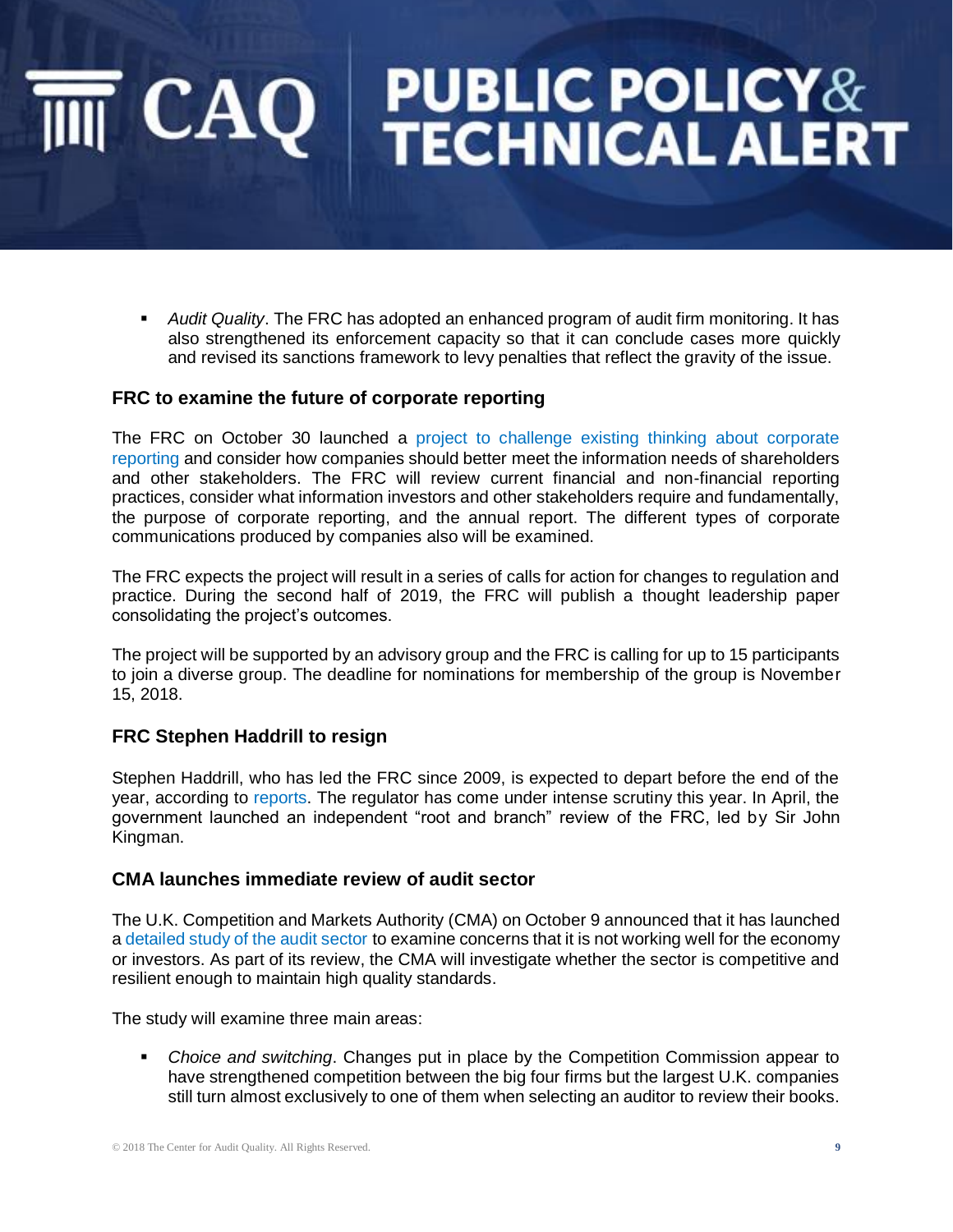# **PUBLIC POLICY&<br>TECHNICAL ALERT**  $\mathsf{CAO}$

- Resilience. The study will examine what the role of the big four firms means for resilience – the risk being that each of the big four auditors is "too big to fail," potentially threatening long-term competition.
- *Incentives*. Companies, rather than their investors, pick their own auditor. The CMA's study will examine concerns that this might result in a lack of incentive to produce challenging performance reviews.

The CMA said that, if it finds evidence the market is not working well after examining these areas, it will scrutinize all proposals for tackling them.

### **Other Developments**

#### **AICPA seeks feedback on working draft of credit loss accounting issue**

On October 30, the AICPA Financial Reporting Executive Committee (FinREC) issued a [working](https://www.aicpa.org/content/dam/aicpa/interestareas/frc/industryinsights/downloadabledocuments/dep/cecl/issue-6-reasonable-supportable-forecast-exposure-draft.pdf)  [draft](https://www.aicpa.org/content/dam/aicpa/interestareas/frc/industryinsights/downloadabledocuments/dep/cecl/issue-6-reasonable-supportable-forecast-exposure-draft.pdf) of an accounting issue related to the implementation of FASB's new standard on accounting for credit losses. FinREC is creating a new AICPA accounting and auditing guide devoted to the current expected credit loss guidance included in FASB Accounting Standards Update No. 2016- 13, Financial Instruments — Credit Losses (Topic 326): Measurement of Credit Losses on Financial Instruments. FinREC is seeking feedback on this working draft that will be included in the guide.

The deadline for submitting comments is December 31, 2018.

#### **New guidance addresses environmental, social, and governance-related risks**

The Committee of Sponsoring Organizations of the Treadway Commission (COSO) and the World Business Council for Sustainable Development on October 23 released the final version of *[Enterprise Risk Management: Applying enterprise risk management to environmental, social and](https://www.coso.org/Documents/COSO-WBCSD-ESGERM-Guidance-Full.pdf)  [governance-related risks.](https://www.coso.org/Documents/COSO-WBCSD-ESGERM-Guidance-Full.pdf)* An [executive summary](https://www.coso.org/Documents/COSO-WBCSD-ESGERM-Executive-Summary.pdf) is also available.

The guidance aims to bring environmental, social and governance (ESG) risks and opportunities into a clearer focus for mainstream business and other organizations around the world. It is designed to enhance organizations' resiliency as they confront the increasing prevalence and severity of ESG-related risks, ranging from extreme weather events to product safety recalls. The guidance aligns with COSO's *Enterprise Risk Management – Integrating with Strategy and Performance*.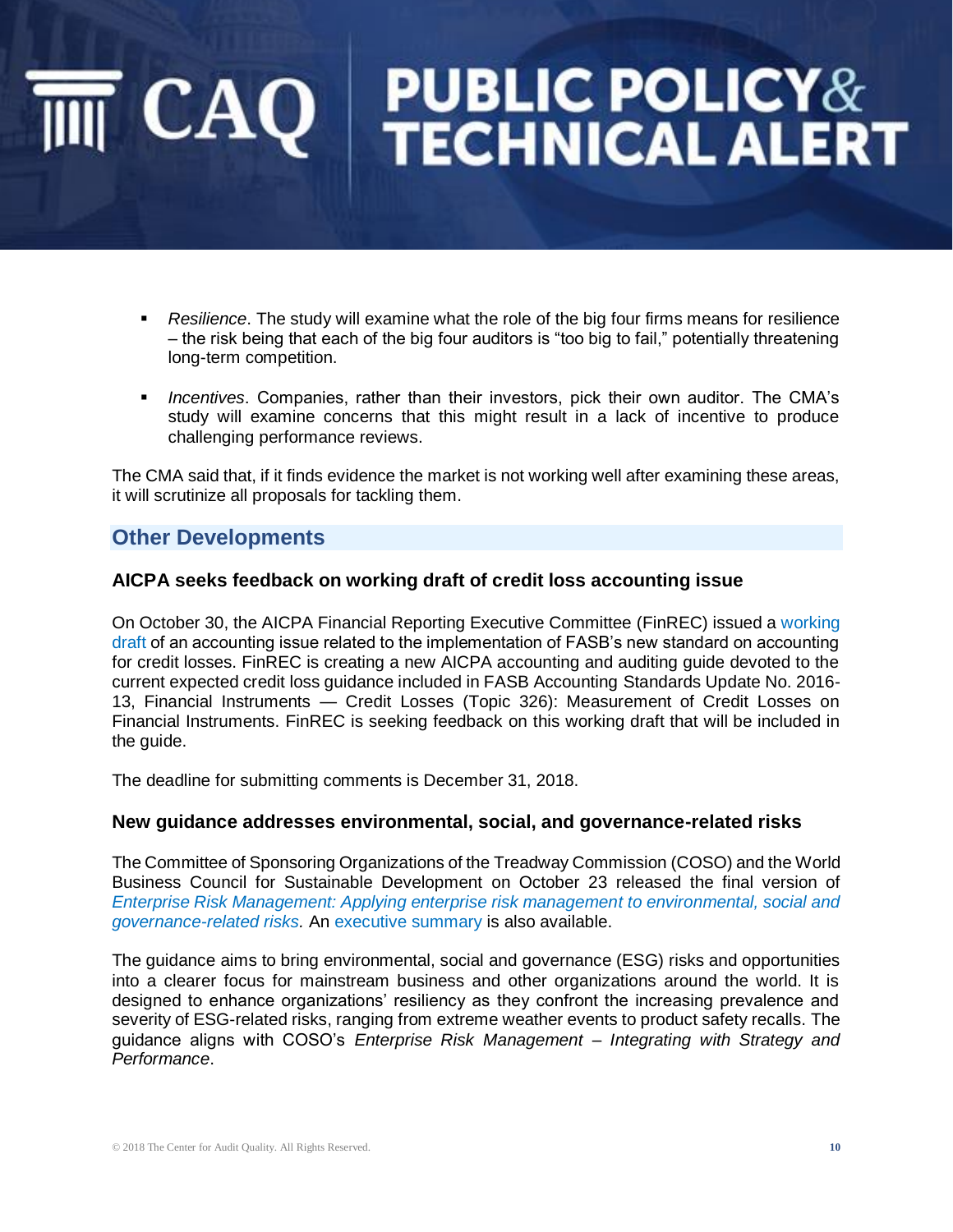### **CAQ**

#### **CAQ issues new 'Profession in Focus' video**

In October, the CAQ issued one new episode of its online video series, *Profession in Focus*:

[Episode 64](https://www.thecaq.org/episode-64-profession-focus-features-eys-scott-zimmerman) features EY Partner and innovation expert Scott Zimmerman. In conversation with the CAQ's Catherine Ide, Zimmerman discusses data analytics, artificial intelligence, and the skillsets and mindsets that auditors will need in a profession facing disruption and transformative change.

### **Upcoming Events**

**November 7-9** PLI Annual Institute on Securities Regulation, New York, NY and Webcast [\(Link\)](https://www.pli.edu/Content/Seminar/50th_Annual_Institute_on_Securities_Regulation/_/N-4kZ1z0zyio?No=25&Ns=sort_date%7c0&ID=328139)

#### **November 8**

NACD-USC Marshall Corporate Directors Symposium, Los Angeles, CA [\(Link\)](https://pacificsouthwest.nacdonline.org/Events/Detail/index.cfm?ItemNumber=62332)

#### **November 8**

PCAOB Investor Advisory Group Meeting, Washington, DC [\(Link\)](https://pcaobus.org/News/Events/Pages/PCAOB-IAG-Meeting.aspx)

#### **November 12-13**

FEI Current Financial Reporting Issues Conference, New York, NY [\(Link\)](https://www.financialexecutives.org/Events/Conferences/Current-Financial-Reporting-Issues.aspx)

**November 12-13** PLI Annual SEC Reporting & FASB Forum, Dallas, TX [\(Link\)](https://www.pli.edu/Content/Seminar/34th_Annual_SEC_Reporting_FASB_Forum/_/N-4kZ1z0ztjw?ID=328754)

**November 12-16** IASB Board Meeting, London, UK [\(Link\)](http://www.ifrs.org/news-and-events/calendar/2018/november/international-accounting-standards-board/)

**November 15** Webcast: FASB Accounting Standards Update on Insurance [\(Link\)](https://www.fasb.org/cs/ContentServer?c=FASBContent_C&cid=1176171425061&d=&pagename=FASB%2FFASBContent_C%2FNewsPage)

**November 28-29** PCAOB Standing Advisory Group Meeting, Washington, DC [\(Link\)](https://pcaobus.org/News/Releases/Pages/six-new-eight-reappointed-standing-advisory-group-members-1-12-2018.aspx)

**December 3-4** PLI Annual SEC Reporting & FASB Forum, San Francisco, CA [\(Link\)](https://www.pli.edu/Content/Seminar/34th_Annual_SEC_Reporting_FASB_Forum/_/N-4kZ1z0ztjw?ID=328754)

**December 4** Baruch College Annual Audit Conference, New York, NY [\(Link\)](http://www.baruch.cuny.edu/calendar/EventList.aspx?fromdate=12/4/2018&todate=12/4/2018&display=Day&type=public&eventidn=51876&view=EventDetails&information_id=749140)

**December 10-12** AICPA Conference on Current SEC and PCAOB Developments, Washington, DC [\(Link\)](https://www.aicpastore.com/Accounting/FinancialReporting/aicpa-conference-on-current-sec-and-pcaob-developm/PRDOVR~PC-SEC/PC-SEC.jsp)

**December 12-14** IASB Board Meeting, London, UK [\(Link\)](http://www.ifrs.org/news-and-events/calendar/2018/december/international-accounting-standards-board/)

#### **December 12**

SEC Government-Business Forum on Small Business Capital Formation, Columbus, OH [\(Link\)](https://www.sec.gov/news/upcoming-events/37th-annual-sec-government-business)

**December 17-18** PLI Annual SEC Reporting & FASB Forum, New York, NY and Webcast [\(Link\)](https://www.pli.edu/Content/Seminar/34th_Annual_SEC_Reporting_FASB_Forum/_/N-4kZ1z0ztjw?ID=328754)